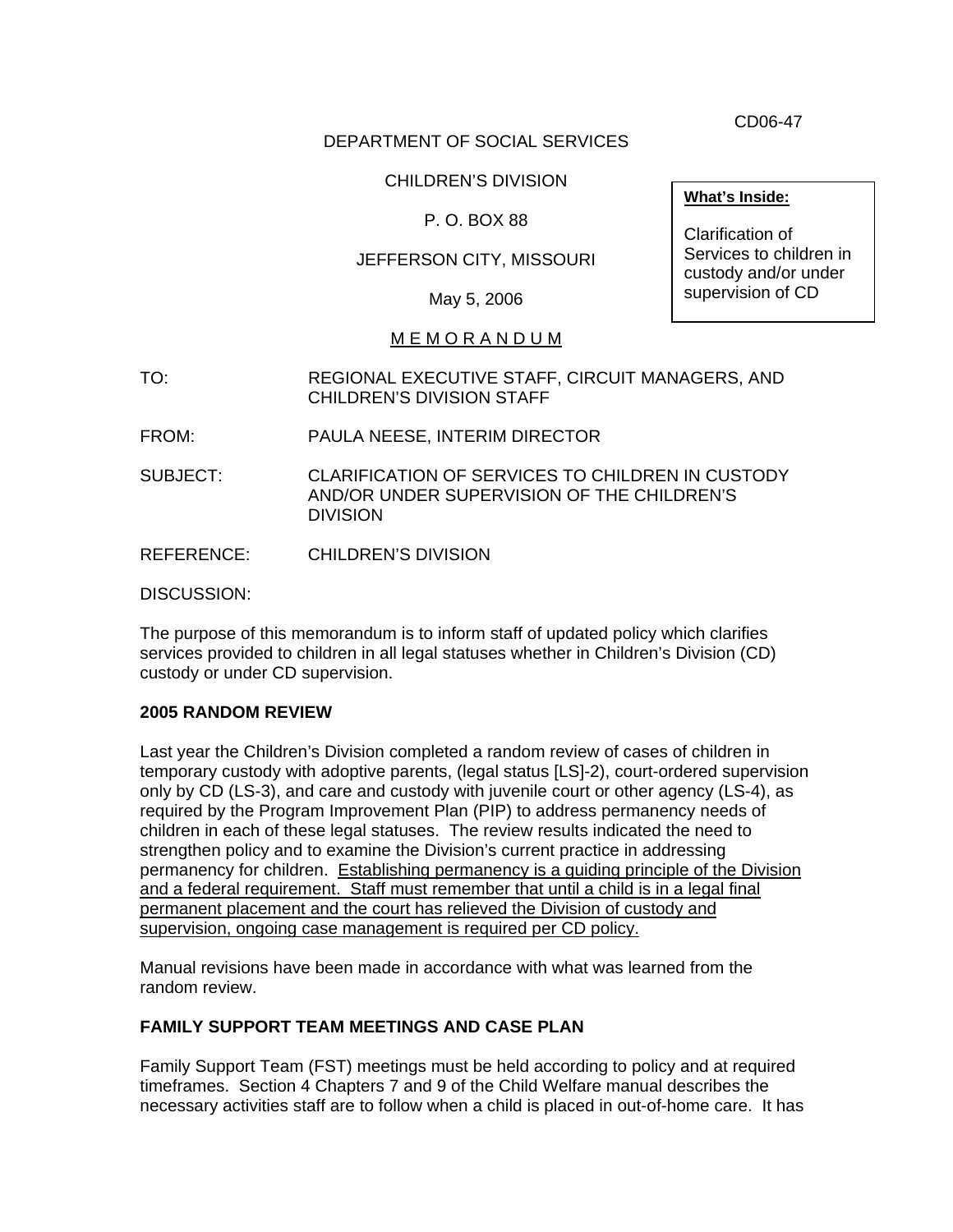been updated to clarify the differences between a FST and PPRT. In addition, staff are required to establish of a case plan for each child within 30 days of the child coming into the Division's custody.

## **PERMANENCY PLANNING REVIEW TEAM MEETINGS**

A Permanency Planning Review Team (PPRT) meeting may occur any time after the case plan has been implemented but **MUST be held prior to 6 months from the date the child entered care and then every 6 months thereafter for as long as the CD maintains custody**. PPRT meetings **must** be held as there are no exceptions per policy. Section 4 Chapters 7 and 9 have been updated to clarify the criteria for a meeting to be considered a PPRT.

#### **PERMANENCY HEARINGS**

In order to establish procedural safeguards for each child in care, CD staff must assure that a **permanency hearing** be held in a family court, juvenile court or another court of competent jurisdiction **no later than 12 months after the date the child is considered to have entered foster care and not less frequently than every 12 months thereafter during the continuation of care** per 210.720 and 211.032 RSMo, and clarified in Section 4 Chapter 9. FST/PPRT meetings are optimum times to discuss a child's permanency needs in preparation for the permanency hearing.

#### **VISITATION WORKGROUP:**

In addition to the random review, a Visitation Workgroup comprised of staff from each region met to analyze the Division's visitation and safety policies. The workgroup's recommendations were reviewed by the National Resource Center for Child Protective Services to assess whether child safety was adequately addressed. The workgroup identified many strengths in current policy and made recommendations to address areas needing improvement in order to better meet the safety needs of the child throughout the continuum of services.

Based on the results from the review of cases and recommendations from the Visitation Workgroup, the following areas were identified as needing clarification in policy and improvement in practice:

- Regular and timely Family Support Team and Permanency Planning Team meetings are required,
- Case plans (CS-1) with goals and concurrent plans documented,
- SS-61 and SS-63 need to be updated correctly and timely,
- The implementation, follow through and documentation of parent/child visitation plans, sibling visitation plans, and worker visits with the child, parent and placement provider,
- Staff need to better document all services provided to children and parents ,
- Barriers to finalizing adoption for children need to be decreased.

Changes are being implemented in the manual regarding permanency and visitation guidelines. Visitation guidelines for parent/child/sibling and placement provider are changing. This is the first of several memos reflecting changes in CD's visitation policy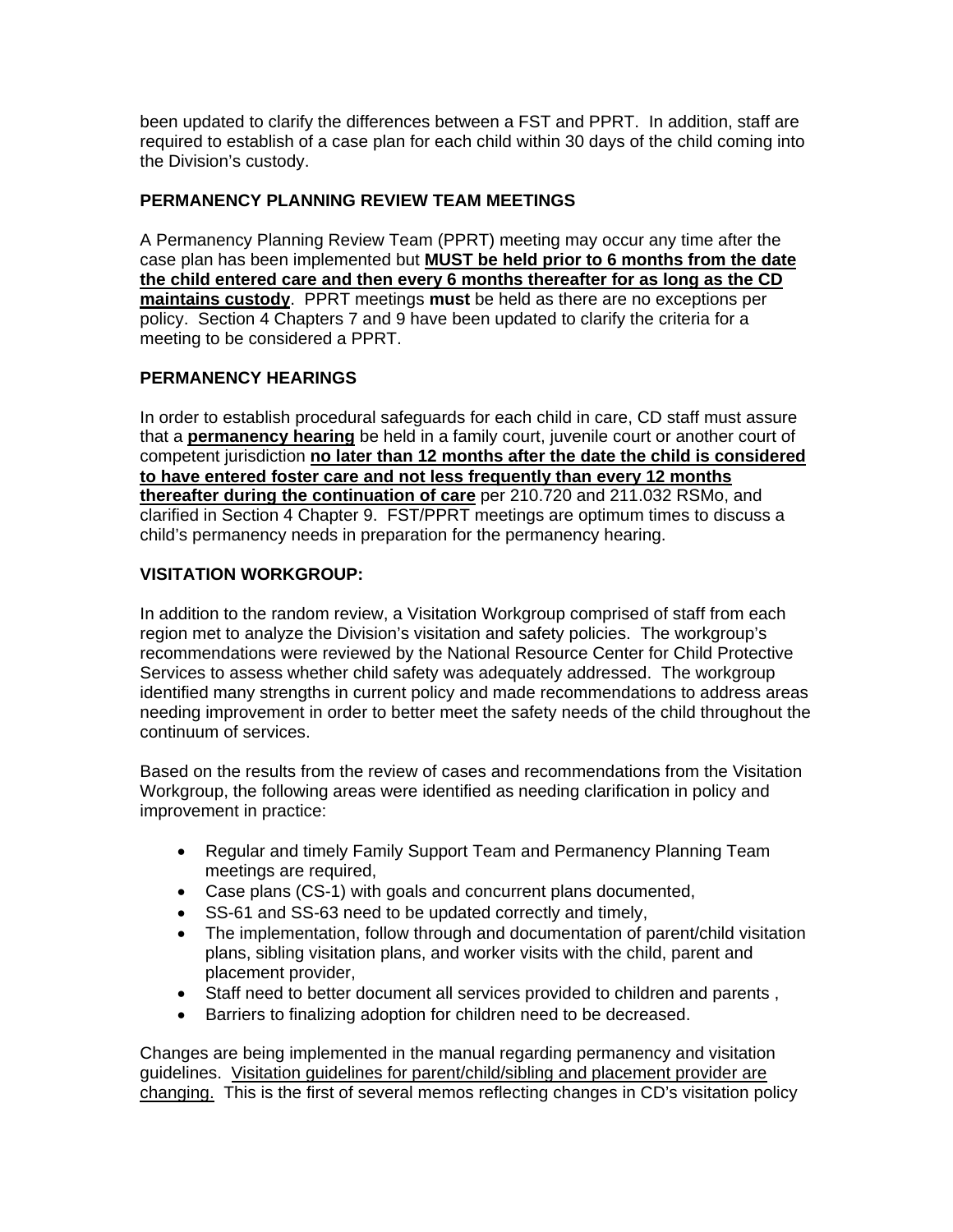and practice. Staff should review the Child Welfare manual sections listed in the matrix at the end of this memo to familiarize themselves of the new policy.

## **FOR CHILDREN IN CD'S PHYSICAL CUSTODY AND/OR LEGAL CUSTODY:**

All children in CD's physical and/or legal custody, regardless of their permanency goal, must be addressed as a Family Centered Out-of-Home case until a legal final permanency plan is court ordered and the CD is released from jurisdiction. This means that current Family Centered Out-of-Home policy and practice must be followed for these children including the requirements for FSTs, PPRTs, and Permanency hearings.

## **FOR CHILDREN NOT IN CD CUSTODY BUT UNDER SUPERVISION ONLY:**

As an agency the CD has the legal authority to provide services to the child and parent in order to prevent removal, per the Adoption and Safe Families Act. For those children under court-ordered supervision, the following services must be provided:

- Face-to-face in-home visits no less than once a month or more as needed to assure the safety of the child and to achieve the case goal,
- The frequency of visits should be identified in the case plan and court reports,
- Reports to the court every 6 months to provide updates on the child's progress,
- Family Support Team meetings as per Section 4 Chapter 9
- The follow through with any services identified by the FST.

Services should continue until the child and CD are released from the jurisdiction of the court.

## **NECESSARY ACTION:**

- 1. Review this memorandum with all Children's Division staff.
- *2.* Review revised Child Welfare Manual chapters as indicated below.
- 3. All questions should be cleared through normal supervisory channels and directed to:

| <b>PDS CONTACT:</b>                    | <b>PROGRAM MANAGER:</b>      |
|----------------------------------------|------------------------------|
| Belinda Kay Luke, PDS                  | Cindy R. Wilkinson           |
| 573-751-8615                           | 573-751-3171                 |
| Belinda.K.Luke@dss.mo.gov              | Cindy.R.Wilkinson@dss.mo.gov |
|                                        |                              |
| <b>CHILD WELFARE MANUAL REVISIONS:</b> |                              |
| Section 4 Chapter 6                    |                              |
| Section 4 Chapter 7                    |                              |

**[Section 4 Chapter 7](http://www.dss.mo.gov/cd/info/cwmanual/section4/ch7/sec4ch7index.htm)** [Section 4 Chapter 8](http://www.dss.mo.gov/cd/info/cwmanual/section4/ch8/sec4ch8index.htm) [Section 4 Chapter 9](http://www.dss.mo.gov/cd/info/cwmanual/section4/ch9/sec4ch9index.htm) [Section 4 Chapter 23](http://www.dss.mo.gov/cd/info/cwmanual/section4/ch23/sec4ch23index.htm) [Section 4 Chapter 27](http://www.dss.mo.gov/cd/info/cwmanual/section4/ch27/sec4ch27index.htm) [Section 4 Chapter 28](http://www.dss.mo.gov/cd/info/cwmanual/section4/ch28/sec4ch28index.htm) [Section 4 Chapter 29](http://www.dss.mo.gov/cd/info/cwmanual/section4/ch29/sec4ch29index.htm) [Table of Contents](http://www.dss.mo.gov/cd/info/cwmanual/index.htm)